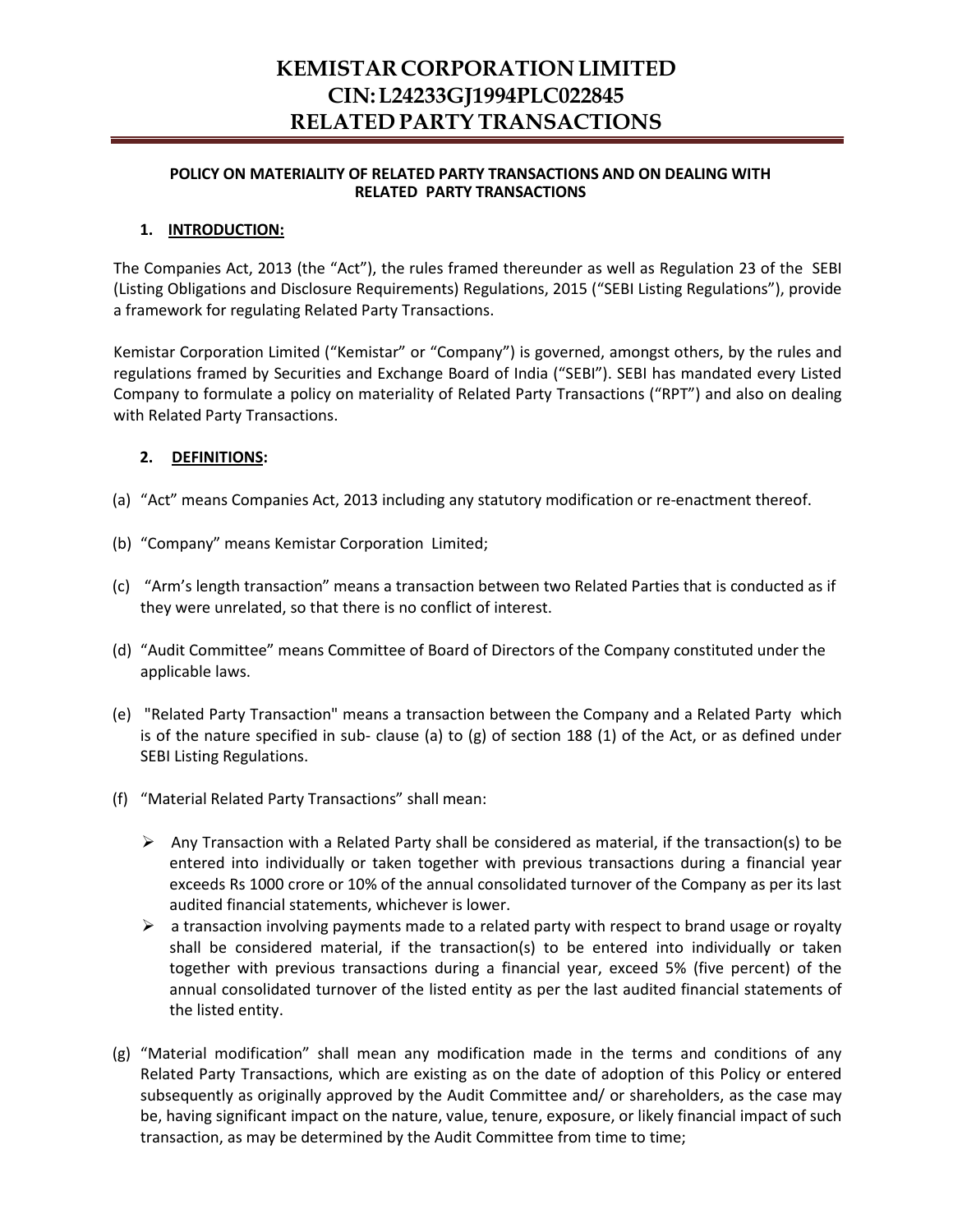## **3. AUDIT COMMITTEE:**

- I. All the transactions which are identified as Related Party Transactions and subsequent modifications thereof shall be approved by the Audit Committee in the manner specified under the Listing Regulations. The Audit Committee shall consider all relevant factors while deliberating the Related Party Transactions for its approval.
- II. A Related Party Transaction to which a subsidiary of the Company is a party, but the Company is not a party, shall require prior approval of the Audit Committee if the value of such transaction, whether entered into individually or taken together with previous transactions during a financial year:
	- $\triangleright$  exceeds 10% of the annual consolidated turnover, as per the last audited financial statements of the Company;
	- $\triangleright$  with effect from April 1, 2023, exceeds 10% of the annual standalone turnover, as per the last audited financial statements of the subsidiary.
- III. All related party transactions and subsequent material modification shall require prior approval of the audit committee.

## **4. RELATED PARTY TRANSACTIONS NOT REQUIRING APPROVAL UNDER THIS POLICY:**

- Transactions that have been approved by the Board under the specific provisions of the Act, e.g., inter-corporate deposits, borrowings, investments, etc. with or in wholly owned subsidiaries whose accounts are consolidated with such holding company and placed before the shareholders at the general meeting for approval;
- Payment of dividend;
- Transactions involving corporate restructuring, such as buy-back of shares, capital reduction, merger, demerger, hive-off, etc. which are approved by the Board and carried out in accordance with specific provisions of the LODR Regulations and the Act;
- Issue of specified securities on a preferential basis, subject to compliance with the requirements under the SEBI (Issue of Capital and Disclosure Requirements) Regulations, 2018;
- Subdivision or consolidation of securities;
- Issuance of securities by way of a rights issue or a bonus issue; and
- Investment in units issued by mutual funds which are listed on a recognized stock exchange(s).

#### **5. INFORMATION TO BE REVIEWED BY THE AUDIT COMMITTEE FOR APPROVAL OF RELATED PARTY TRANSACTIONS:**

- I. Type, material terms and particulars of the proposed transaction;
- II. Name of the Related Party and its relationship with the Company or its subsidiary, including nature of its concern or interest (financial or otherwise);
- III. Tenure of the proposed transaction (particular tenure is required to be specified);
- IV. Value of the proposed transaction;
- V. The percentage of the Company's annual consolidated turnover, for the immediately preceding